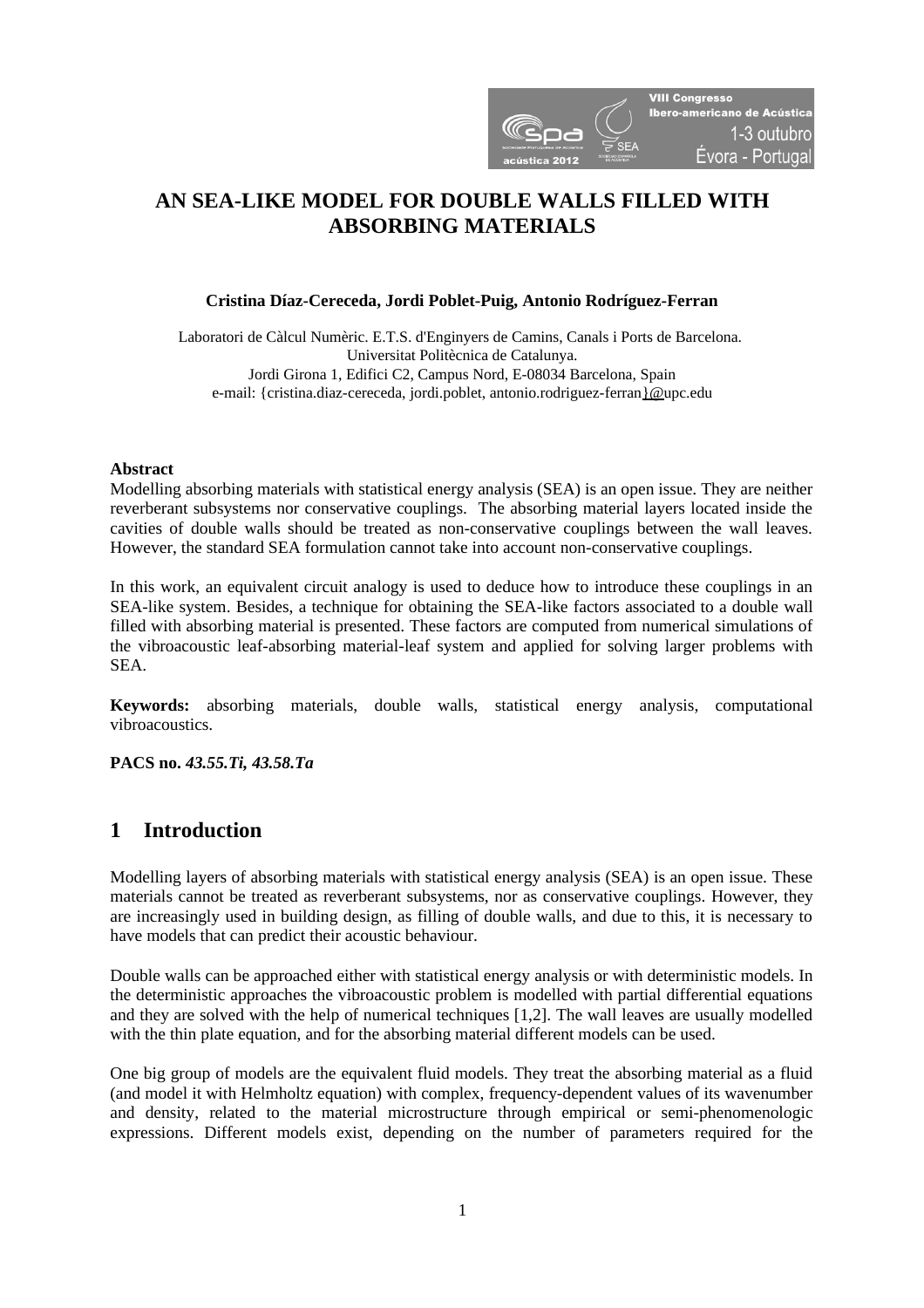expression, such as the one suggested by Delany and Bazley [3] and later improved by Miki [4], which only depends on the flow resistivity, or the Johnson-Champoux-Allard model [5], which considers 5 different parameters.

Another group of models for absorbing materials are the poroelastic models. They consider both the elastic behaviour of the solid part and the fluid propagation through the pores. The theoretical basis for the mechanical behaviour of poroelastic materials was established by Biot [6] and the adaptation to acoustic propagation was done by Allard [7].

In general, the deterministic approach can be used for modelling any type of structure, by means of choosing the appropriate equations and numerical techniques. However, it has an unaffordable computational cost when dealing with real life problems for the highest frequencies required by regulations.

Statistical energy analysis [8] is widely used in building acoustics due to its low computational cost and simplicity, but its application is restricted to domains that can be divided into reverberant subsystems and conservative couplings [9]. The effect of absorbing materials is considered with SEA as if they were located at the boundary of a room, providing a loss factor to it. However, modelling a layer of absorbing material is still a challenge for the classical SEA formulation.

When trying to incorporate the absorbing material located at the cavity of double walls to SEA, different problems arise. First of all, absorbing materials should not be treated as SEA subsystems because their behaviour is not reverberant and the energy density is not the same all over the material [10]. This leaves the only option of considering the absorbing layer as a connection. However, SEA is not prepared for dealing with non-conservative joints [11]. Some efforts have been done in considering non-conservative connections with SEA by Beshara and Keane [12] and Sheng et al. [13]. They reach a SEA-like formulation that takes into account dissipative effects in the couplings. However, they are restricted to a mechanical approach, and do not apply this approach to any vibroacoustic problem, nor to modelling absorbing materials.

In this work an SEA-like model for non-conservative couplings is proposed and applied to the case of a double wall filled with a layer of absorbing material. Moreover, a systematic technique for obtaining the SEA-like parameters required by this approach is presented.

# **2 Non-conservative couplings with SEA**

The SEA framework divides the problem domain into two types of elements: subsystems and connections. An SEA subsystem is a part of the domain such that the energy associated to each of its modes is ideally the same. Every subsystem has its own modal density and an internal loss factor that characterises the fraction of energy dissipated in it.

SEA connections are those elements connecting the subsystems. They have a conservative behaviour, transmitting energy from one subsystem to the other without dissipating any energy. They are characterised by a coupling loss factor that relates the power across the connection with the energies of the subsystems connected by it.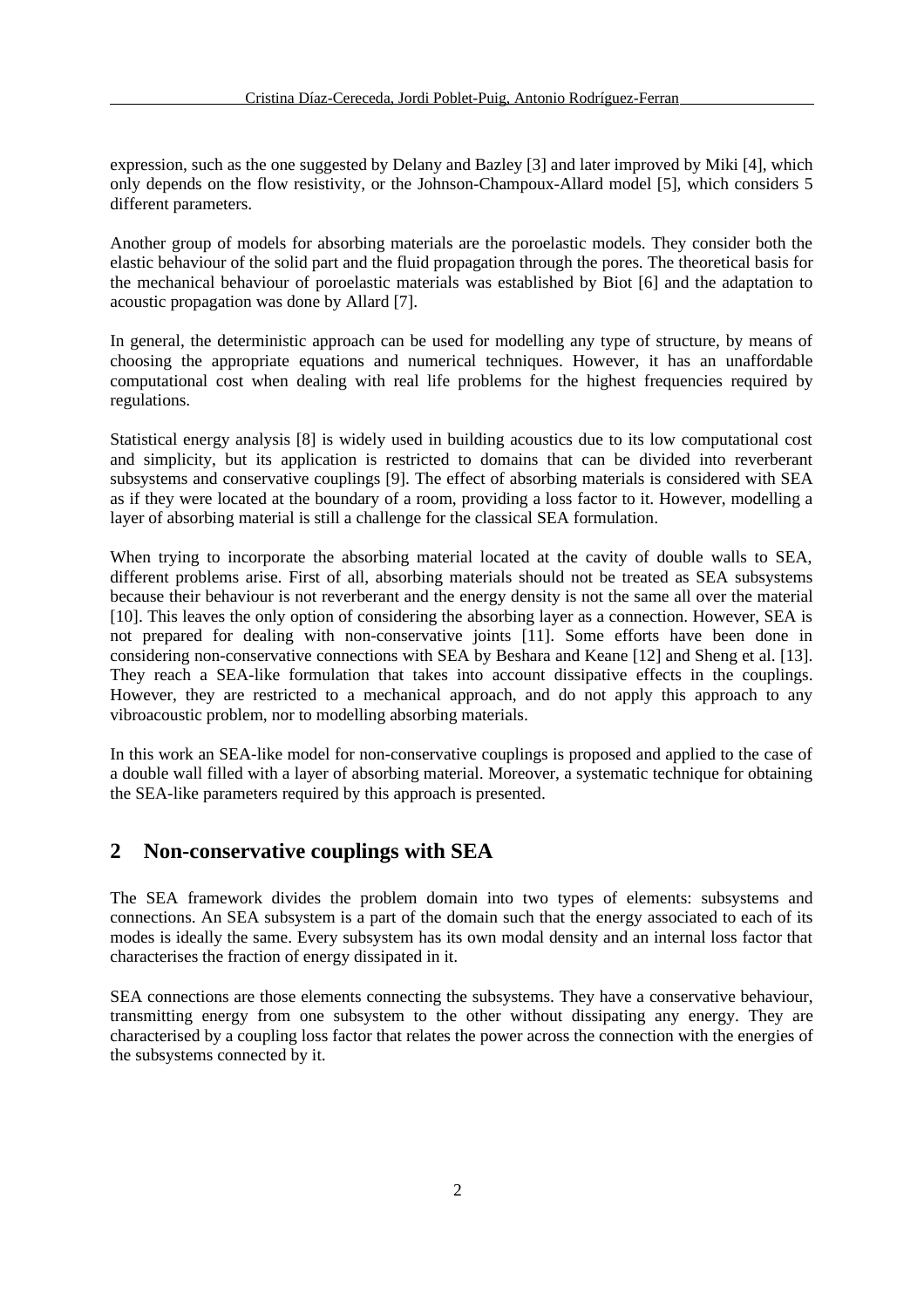## **2.1 Modelling a double wall with SEA**

Double walls consist of two leaves separated by a cavity (see Figure 1). This cavity may, or not, be filled with an absorbing material.



Figure 1: Parts of a double wall.

If the cavity between the leaves is only full of air, different authors do not agree on whether it should be treated as a subsystem or as a connection. An study on this particular is done in [14]. The main conclusion is that the air cavity can be considered just as a connection between the two subsystems (leaves), if the value of the coupling loss factor associated to it is estimated at each frequency band from the energies of the leaves. These energies are computed solving the vibroacoustic problem numerically. In this way, all the transmission phenomena are taken into account.

If the air cavity is considered as a conservative connection between the two leaves of the double wall, the physical approach is the same as if the cavity is considered as a spring with a frequency-dependent stiffness. The only difference is that the value of the equivalent stiffness has to be estimated from numerical simulations, in order to capture both the air stiffness and the coincidence phenomena in the cavity.

## **2.2 The absorbing material as an SEA connection**

If the cavity between the leaves is filled with an absorbing material, it is neither a reverberant subsystem nor a conservative connection. The classical SEA approach is not prepared to consider this type of elements in a straightforward way. Therefore, an alternative SEA-like approach is suggested to deal with this problem.

Following with the spring analogy commented in Section 2.1, if the cavity is filled with absorbing material it cannot be assimilated to a spring anymore. The dissipation of energy that takes place at the absorbing material is more typical of a dashpot. However, the absorbing material also provides some stiffness to the connection. A combined connection, consisting of a spring and a dashpot in parallel [\(Figure 2\)](#page-3-0) is a more suitable model for the absorbing material. An SEA-like approach to the effect of this new connection between the two leaves is presented. This approach will be extended to deal with absorbing materials in Section 3.

The effect of the connection in an SEA system is studied with the equivalent circuit approach. This technique is used by Hopkins [15] to compute the coupling loss factor caused by a spring connecting two leaves. For any connecting device between the two leaves of a double wall, the global system may be represented as a circuit like that of [Figure 3,](#page-3-1) where  $Y_1$  and  $Y_2$  are the point mobilities of the two leaves (leaf 1 and leaf 2 respectively) forming the double wall and  $Y_c$  is the mobility of the connection.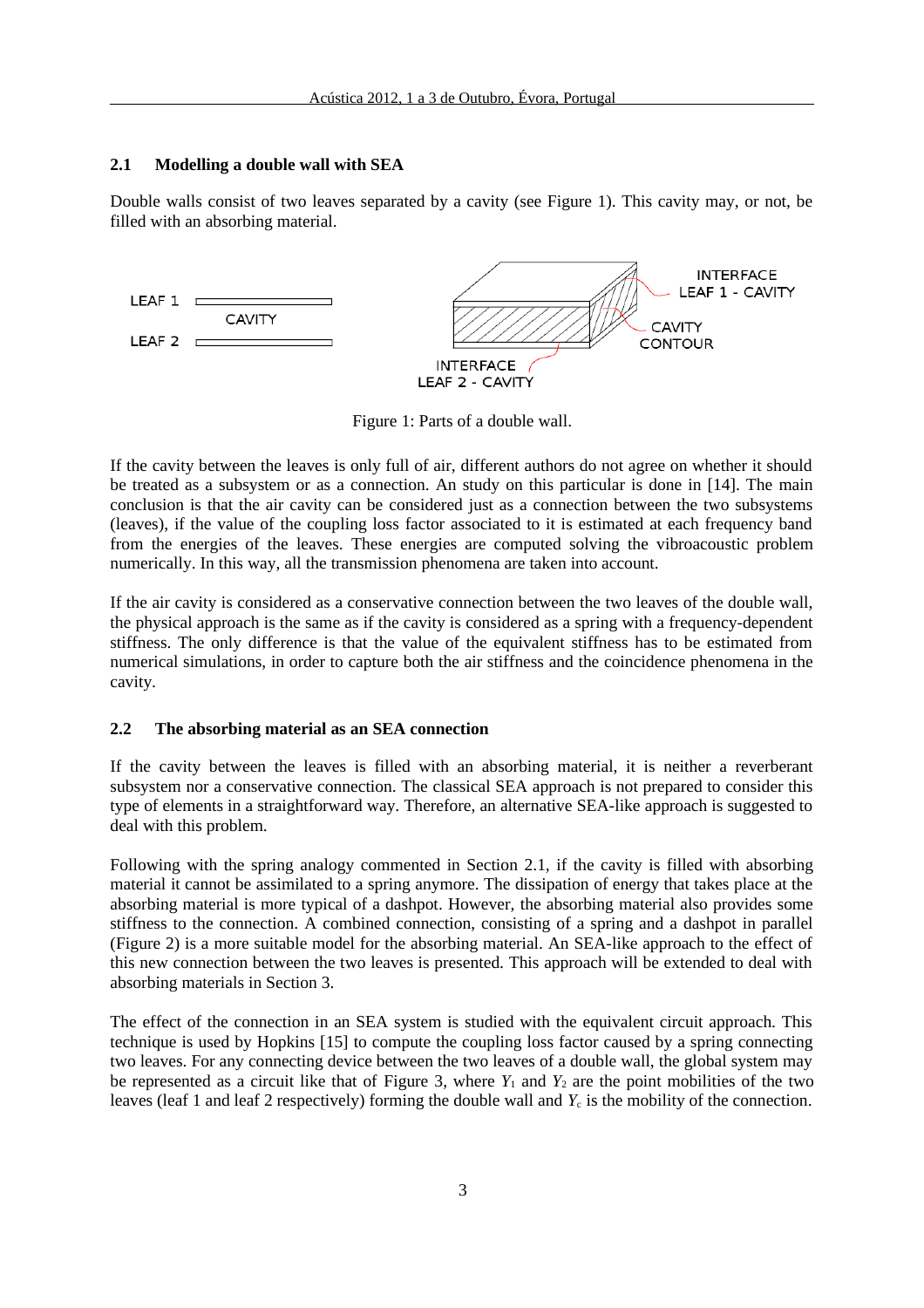

<span id="page-3-0"></span>Figure 2: Connection consisting of a spring and a dashpot.



<span id="page-3-1"></span>Figure 3: Circuit equivalent to a double wall.

The mechanical–electrical analogy is described in [Table 1](#page-3-2) and the assumptions of the analysis are:

- Leaf 1 has an external excitation and leaf 2 has none.
- $\bullet$   $v_0$  is the velocity at the point where the excitation acts. It is not affected by the (weak) connection.
- Any point of the unexcited leaf that is far enough from the connection point has a negligible velocity compared to  $v_0$ .
- $\bullet$   $v_1$  and  $v_2$  are the velocities at the connecting point of leaves 1 and 2 respectively.

Applying electric criteria, the excitation force can be expressed in terms of the velocities and point mobilities as

$$
F = \frac{v_0}{Y_1 + Y_2 + Y_c}
$$
 (1)

and the velocities of the leaves at the connecting point can be expressed as  $v_1 = (Y_2 + Y_c) F$  and  $v_2 = Y_2 F$ .

| Mechanics                     | Electrics     |
|-------------------------------|---------------|
| Force $F$                     | Intensity I   |
| Velocity $v$                  | Potential V   |
| Admittance (point mobility Y) | Impedance $Z$ |

<span id="page-3-2"></span>Table 1: Mechanical-electrical analogy.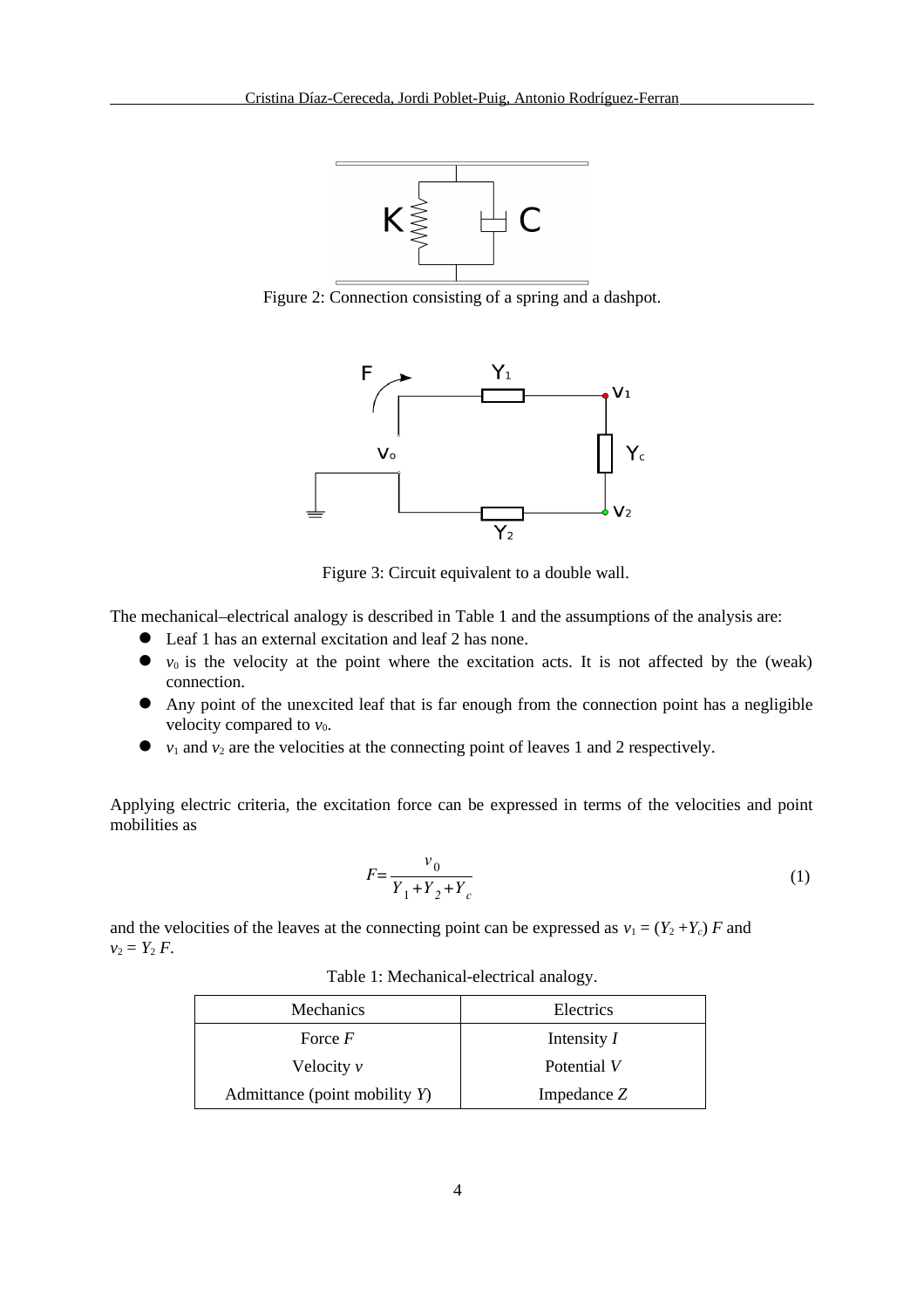The power entering the connection (on the side of the connection closest to leaf 1) is [15]

$$
W_{I2}^{(1)} = \frac{1}{2} \Re \left[ F v_I^* \right] = \frac{1}{2} \frac{\Re \left[ Y_2 + Y_c \right] |v_0|^2}{|Y_1 + Y_2 + Y_c|^2}
$$
 (2)

and the power leaving the connection (on side closest to leaf 2) is

$$
W_{I2}^{(2)} = \frac{1}{2} \Re \left[ F v_2^* \right] = \frac{1}{2} \frac{\Re \left[ Y_2 \right] |v_0|^2}{\left| Y_1 + Y_2 + Y_c \right|^2} \,. \tag{3}
$$

If the connector is a spring, the value of the mobility is  $Y_c = i\omega/K$  where *K* is the spring stiffness,  $\omega = 2 \pi f$ , and *f* is the vibration frequency. In that case,  $\mathcal{R}\left\{Y_2 + Y_c\right\} = \mathcal{R}\left\{Y_2\right\}$  and, therefore  $W_{12}^{(1)} = W_{12}^{(2)}$ , verifying that there is no dissipation at the connection: the power entering the connection is the same as the power leaving it. However, if the connector consists of a spring and a dashpot, its mobility is

$$
Y_c = \frac{1}{C + K/i\omega},\tag{4}
$$

and therefore  $\left| {\mathcal{R}} \right|{Y}_{2} {+} Y_{c} \big| {+} {\mathcal{R}} \left| {Y}_{2} \right|$  . The connector dissipates power.

For the SEA-like analysis of two leaves connected with the connection of [Figure 2,](#page-3-0) two parameters are defined. On the one side, the factor governing the amount of power leaving the excited leaf:

$$
\beta_{ij} = \frac{\Re \left[ Y_j + Y_c \right]}{\omega M_i |Y_i + Y_j + Y_c|^2}, i \neq j \tag{5}
$$

and, on the other hand, the factor governing the amount of power reaching the unexcited leaf

<span id="page-4-0"></span>
$$
\eta_{ij} = \frac{\Re \left\{ Y_j \right\}}{\omega M_i \left| Y_i + Y_j + Y_c \right|^2}, \ i \neq j \tag{6}
$$

where  $M_i$  is the mass of leaf *i*. The power balances of the two leaves are  $P_1^{\text{in}}=P_1^{\text{diss}}+W_{12}^{(1)}$  for the excited leaf and  $P_2^{\text{diss}}=W_{12}^{(2)}$  for the unexcited one respectively, where  $P_1^{\text{in}}$  is the power incoming to leaf 1,  $P_i^{\text{diss}} = \omega \, \eta_{ii} \langle E_i \rangle$  is the power dissipated at leaf *i* and  $\eta_{ii}$  is the internal loss factor of leaf *i*. Assuming that  $\langle E_1 \rangle = M_1 |v_0|^2/2$  and  $W_{12}^{(1)} = \omega \eta_{12} \langle E_1 \rangle$ , these balances can be rewritten in terms of  $\eta_{ij}$  and  $\beta_{ij}$  as

$$
P_1^{\text{in}}/\omega = \eta_{11} \langle E_1 \rangle + \beta_{12} \langle E_1 \rangle \tag{7}
$$

and

$$
\eta_{22} \langle E_2 \rangle = \eta_{12} \langle E_1 \rangle. \tag{8}
$$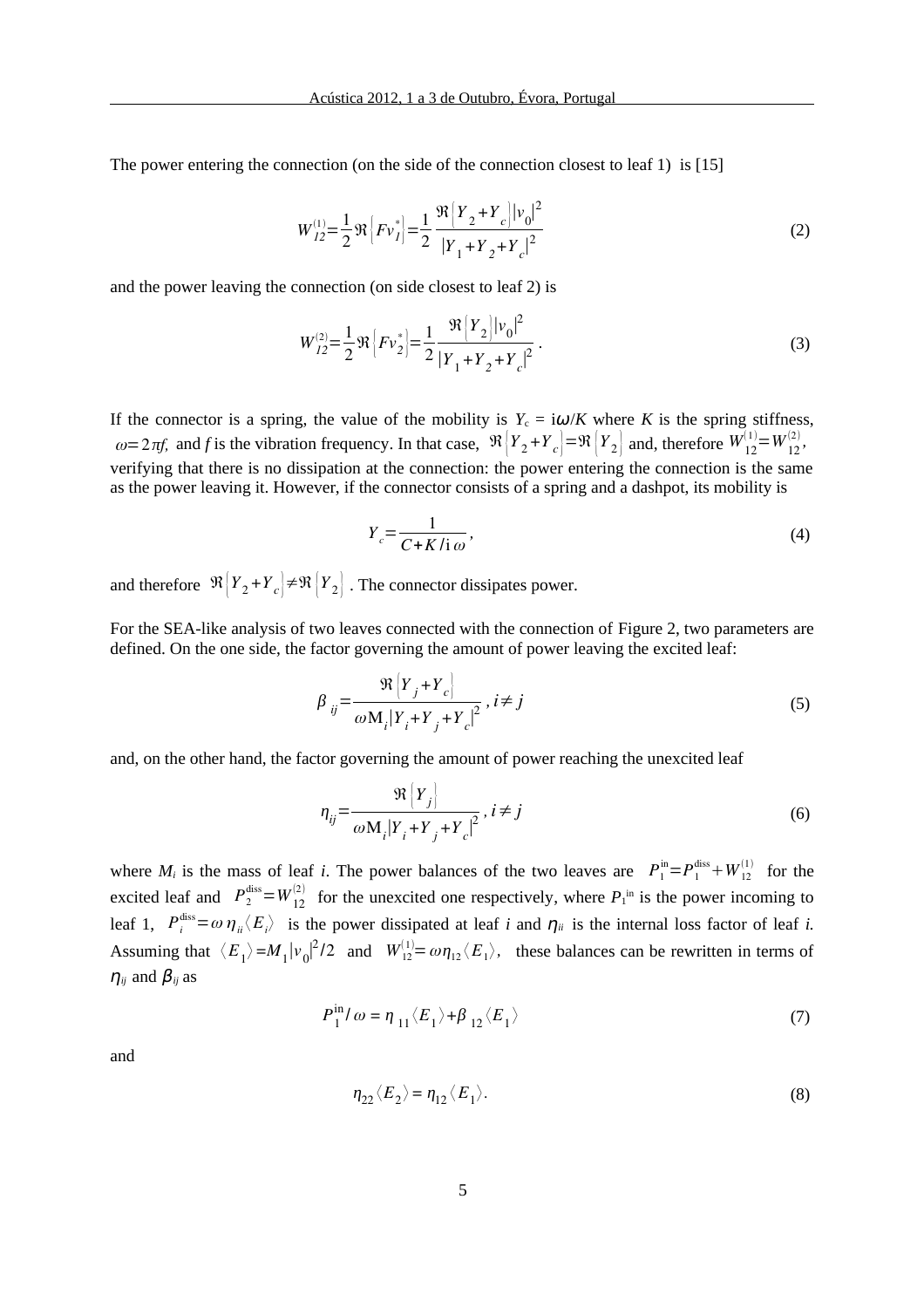Following the same procedure in a more general case, with excitations on both subsystems, the global system yields

<span id="page-5-1"></span>
$$
P_1^{\text{in}}/\omega = \eta_{11} \langle E_1 \rangle + \beta_{12} \langle E_1 \rangle - \eta_{21} \langle E_2 \rangle
$$
  
\n
$$
P_2^{\text{in}}/\omega = \eta_{22} \langle E_2 \rangle + \beta_{21} \langle E_2 \rangle - \eta_{12} \langle E_1 \rangle
$$
 (9)

which has the same shape as the system shown by Sheng et al. [13]. Eq. [\(9\)](#page-5-1) can be written in matrix form as

$$
\omega \begin{bmatrix} \eta_{11} + \beta_{12} & -\eta_{12} \\ -\eta_{21} & \eta_{22} + \beta_{21} \end{bmatrix} \begin{bmatrix} \langle E_1 \rangle \\ \langle E_2 \rangle \end{bmatrix} = \begin{bmatrix} P_1^{\text{in}} \\ P_2^{\text{in}} \end{bmatrix}
$$
 (10)

or, equivalently, as

$$
\omega \begin{bmatrix} \eta_{11} + \eta_{12} + \alpha_{12} & -\eta_{12} \\ -\eta_{21} & \eta_{22} + \eta_{21} + \alpha_{21} \end{bmatrix} \begin{bmatrix} \langle E_1 \rangle \\ \langle E_2 \rangle \end{bmatrix} = \begin{bmatrix} P_1^{\text{in}} \\ P_2^{\text{in}} \end{bmatrix},
$$
(11)

where the parameter  $\alpha_{ij}$  is defined as a coefficient that governs the amount of power dissipated at the connection

<span id="page-5-2"></span><span id="page-5-0"></span>
$$
\alpha_{ij} = \beta_{ij} - \eta_{ij} = \frac{\Re \left\{ Y_c \right\}}{\omega \, \mathrm{M}_i \left| Y_i + Y_j + Y_c \right|^2}.
$$
\n<sup>(12)</sup>

The effect of the non-conservative joint leads to a SEA-like system with two new factors in the diagonal. If an analogy to the classical SEA is done, they would play the role of extra internal loss factors of the subsystems connected by the joint. However, since the value of  $\eta_{ij}$  also depends on the properties of the absorbing material, this analogy is only referred to the shape of the system but not to the values of the parameters involved. These values should be estimated from experiments or simulations.

## **3 Estimation of SEA parameters with numerical simulations**

#### **3.1 Estimation of the parameters**

The values of  $\eta_{ij}$  and  $\alpha_{ij}$  defined in Eqs. [\(6\)](#page-4-0) and [\(12\)](#page-5-0) respectively cannot be computed with analytical expressions for a generic absorbing material. Therefore, the best option to model a vibroacoustic problem consisting of double walls and other building elements like, for instance, rooms, is to compute these parameters from the numerical simulation of smaller parts of the problem, as done in [14]. The difference here is that, besides the computation of the coupling loss factors, extra parameters are required by the new SEA-like model for characterising double walls.

The obtention of parameters  $\eta_{ij}$  and  $\alpha_{ij}$  associated to a double wall filled with absorbing material is performed computing them from the results of a numerical simulation of the double wall with an excitation on one of the subsystems. Assuming that  $\eta$ <sub>ii</sub> is known for every subsystem and that, for a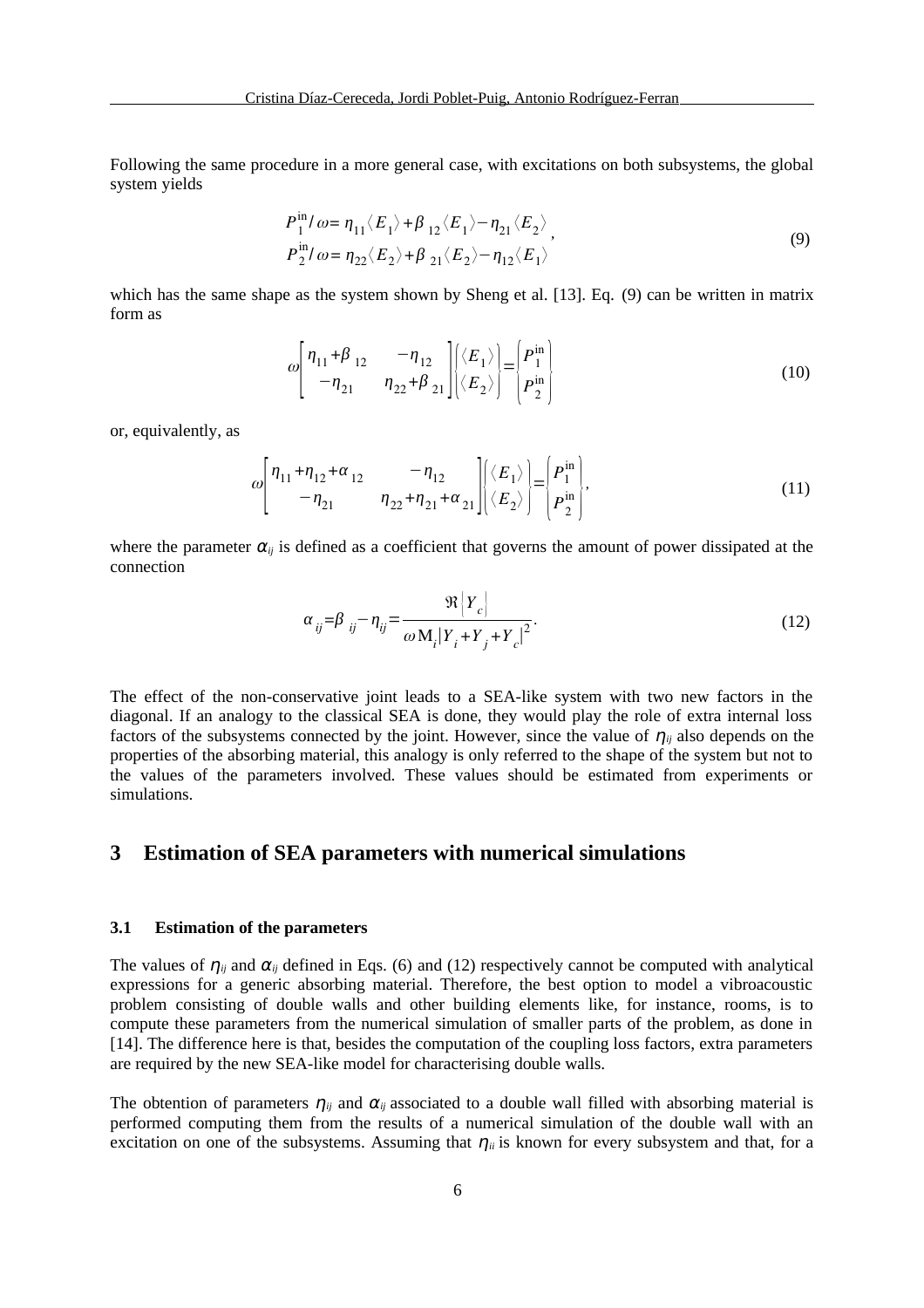given excitation, both the input power  $P_1^{\text{ in}}$  and the averaged energies of the leaves  $\langle E_i \rangle$  can be computed solving the vibroacoustic problem numerically, the rest of the SEA parameters can be isolated from the SEA system [\(11\).](#page-5-2)

If the leaves of the double wall have different properties (which is the most common configuration, used in building design in order to avoid resonances), the structure is not symmetric and there are four parameters to compute:  $\eta_{12}$ ,  $\eta_{21}$ ,  $\alpha_{12}$  and  $\alpha_{21}$ . To obtain them all, four equations are required.

The four equations are obtained from the SEA formulation of two mutually independent problems. They correspond to the sound transmission through the double wall with two different excitations: one on leaf 1 and the other on leaf 2. For each different excitation, the vibration of the leaves is computed numerically, as well as their averaged energies. These energies are replaced in the SEA-like formulation of each problem [\(11\)](#page-5-2) and, with the information of the two problems, a  $4\times4$  linear system can be solved to obtain the four parameters desired

<span id="page-6-2"></span>
$$
\begin{bmatrix}\n\langle E_1 \rangle & -\langle E_2 \rangle & \langle E_1 \rangle & 0 \\
\langle \hat{E}_1 \rangle & -\langle \hat{E}_2 \rangle & \langle \hat{E}_1 \rangle & 0 \\
-\langle E_1 \rangle & \langle E_2 \rangle & 0 & \langle E_2 \rangle \\
-\langle \hat{E}_1 \rangle & \langle \hat{E}_2 \rangle & 0 & \langle \hat{E}_2 \rangle\n\end{bmatrix}\n\begin{bmatrix}\n\eta_{12} \\
\eta_{21} \\
\alpha_{12} \\
\alpha_{21}\n\end{bmatrix}\n=\n\begin{bmatrix}\nP_1^{in}/\omega - \eta_{11} \langle E_1 \rangle \\
-\eta_{11} \langle \hat{E}_1 \rangle \\
-\eta_{22} \langle E_2 \rangle \\
P_2^{in}/\omega - \eta_{22} \langle \hat{E}_2 \rangle\n\end{bmatrix}.
$$
\n(13)

In Eq. [\(13\),](#page-6-2) those values of the energies without the hat correspond to the results of a simulation with the excitation applied to leaf 1, and those marked with a hat correspond to the simulation where the excitation is applied to leaf 2. If the two leaves are identical, the problem is symmetric and  $\eta_{12} = \eta_{21}$ ,  $\alpha_{12} = \alpha_{21}$ . Therefore, only one simulation is required and the first and third equations of Eq. [\(13\)](#page-6-2) are enough for computing the parameters.

#### **3.2 Numerical simulations**

In this work, the SEA-like parameters associated to a double wall filled with absorbing material are obtained. The values of the powers and energies required in Eq. [\(13\)](#page-6-2) are computed numerically. The deterministic analysis is based on modelling the wall leaves as thin plates

$$
D\nabla^4 u(x,y) - \omega^2 \rho_s u(x,y) = q(x,y)
$$
\n(14)

and the absorbing material as an equivalent fluid. In Eq. [\(14\),](#page-6-1)  $D = Eh^3/12(1-\nu^2)$  is the bending stiffness of the leaf (with *h*, *E* and *ν* the thickness, Young's modulus and Poisson's ratio of the leaf respectively),  $\rho_s$  its mass per unit surface and  $u(x,y)$  the displacement of the leaf. The equivalent fluid is modelled with Helmholtz equation

<span id="page-6-1"></span><span id="page-6-0"></span>
$$
\nabla^2 p(\mathbf{x}) + k^2 p(\mathbf{x}) = 0,\tag{15}
$$

and the complex values of the wavenumber and density suggested by Miki [4]. In Eq. [\(15\),](#page-6-0) *p*(**x**) is the pressure field and *k* is the wavenumber in the absorbing material.

The vibration field in the plates is expressed with modal analysis and the pressure field inside the absorbing material is discretised with the finite layer method, as described in [16]. The equilibrium and continuity at the leaf-absorbing material interface are imposed weakly.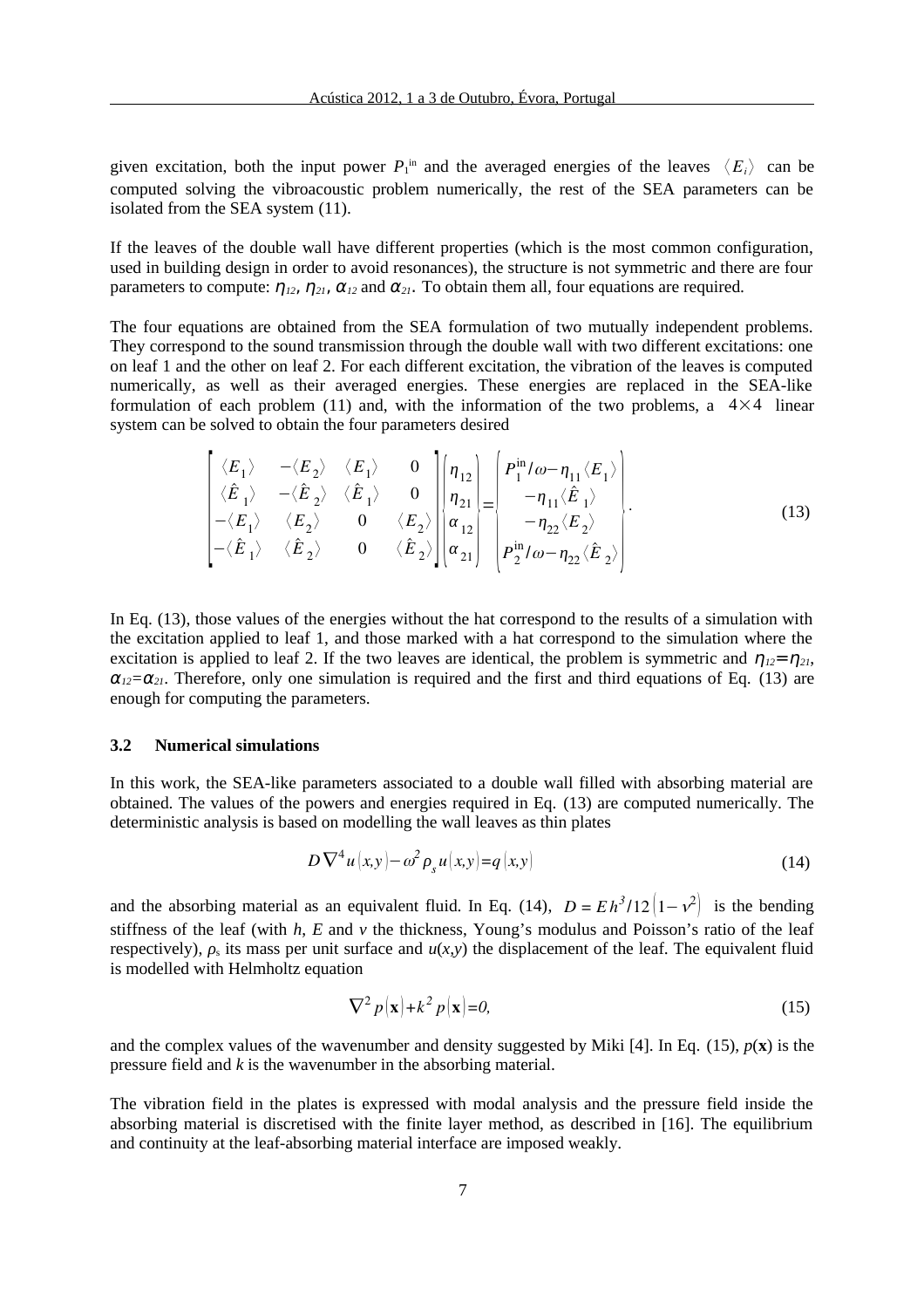Once the displacement field  $u(x,y)$  in the plates is known, their velocity is obtained as  $v(x,y)$  = *i* $\omega$ *u*(*x*,*y*), where  $i = \sqrt{-1}$ . Then, the averaged energy of each plate is computed as [15]

$$
\langle E \rangle = M \langle v_{\rm RMS}^2 \rangle, \tag{16}
$$

where *M* is the mass of the leaf and  $\langle v_{\rm RMS}^2 \rangle$  is the spatial mean square value of its velocity.

The excitation of the system is a pressure wave impinging on one of the plates, modelled as

$$
p(\mathbf{x}) = p_0 e^{-i(k_x x + k_y y + k_z z)}, \tag{17}
$$

where  $k_x = k \sin \varphi \cos \theta$ ,  $k_y = k \sin \varphi \sin \theta$ , and  $k_z = k \cos \varphi$ .

This wave may have several orientations, defined by angles  $\theta$  and  $\varphi$  as shown in [Figure 4.](#page-7-0) Four different values of  $\theta$ , equispaced between  $\theta = 0$  and  $\theta = 45^{\circ}$  due to the symmetry of the problem, are considered. Also ten different values of  $\varphi$  have been considered, equispaced between  $\varphi = 0$  and  $\varphi = 90^{\circ}$  . The final values of the energies are averaged throughout all these angles.



<span id="page-7-0"></span>Figure 4: Incidence angles.

## **4 Application examples**

#### **4.1 Effect of the flow resistivity on α***<sup>12</sup>*

The technique described in Section 3.1. has been used for studying the influence of the flow resistivity of the absorbing material on the parameter  $\alpha_{12}$  between two leaves of plasterboard. Since this parameter brings the information of the amount of energy dissipated by the absorbing material, it is expected to be intimately related to the value of the flow resistivity. The vibroacoustic problem is solved numerically for a double wall with plasterboard leaves of  $2.4 \text{ m} \times 2.4 \text{ m}$  and a thickness of 13 mm. The absorbing layer is 70 mm thick and four values of the flow resistivity have been simulated: *σ=*1000 *,* 4000 *,* 8000 *,* and 10 000 N s m-4 .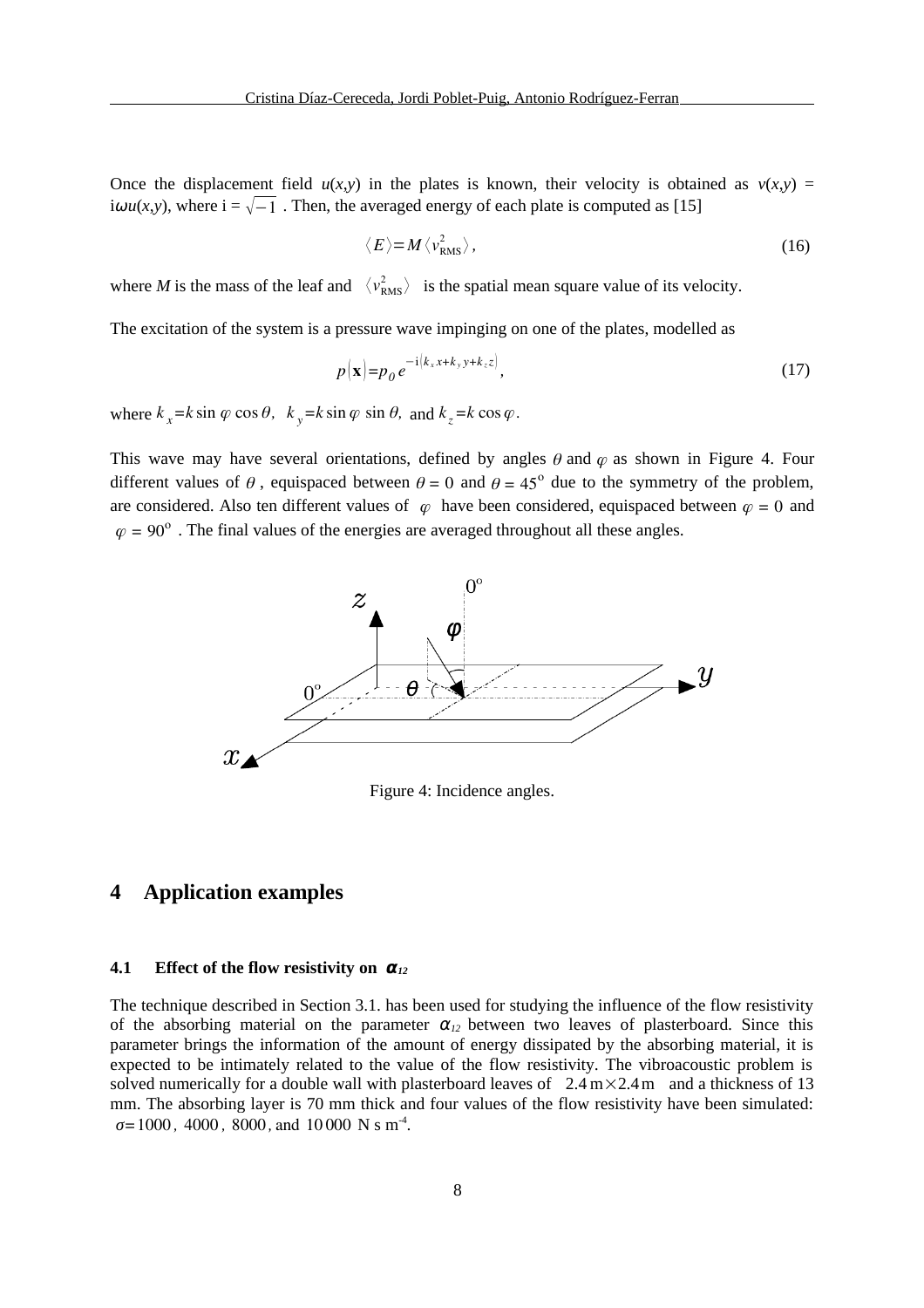In [Figure 5](#page-8-0) the value of  $\alpha_{12}$  for the different flow resistivities is depicted. The behaviour is the expected one: the larger the value of  $\sigma$ , the larger the value of  $\alpha_{12}$ . The differences between the value of  $\alpha_{12}$  for  $\sigma$  = 8000 and  $\sigma$  = 10 000 N s m<sup>-4</sup> are almost negligible. This behaviour coincides with the conclusions reached by Royar [17] regarding the lack of improvement in the sound insulation of lightweight structures with absorbing materials with a flow resistivity larger than 5000 N s  $m^{-4}$ .



<span id="page-8-0"></span>Figure 5: Effect of the flow resistivity on  $\alpha_{ij}$ 

#### **4.2 Effect of the flow resistivity on the sound reduction index**

In order to study the influence of the flow resistivity on a real-life problem, the SEA-like approach suggested in this work is used to simulate the sound reduction index between two rooms separated by a double wall filled of absorbing material. The four double walls studied in Section 4.1 are compared with one without absorbing material inside. The rooms have dimensions  $2 \text{ m} \times 3 \text{ m} \times 5 \text{ m}$ .

For the simulation, the system is divided into four SEA subsystems: sending room, leaf 1, leaf 2 and receiving room. The absorbing material is considered as a non-conservative connection between subsystems 2 and 3. Therefore, the SEA-like system to be solved is

$$
\omega \begin{bmatrix} \eta_{11} + \eta_{12} & -\eta_{21} & 0 & 0 \\ -\eta_{12} & \eta_{21} + \eta_{22} + \eta_{23} + \alpha_{23} & -\eta_{32} & 0 \\ 0 & -\eta_{23} & \eta_{32} + \eta_{33} + \eta_{34} + \alpha_{32} & -\eta_{43} \\ 0 & 0 & -\eta_{34} & \eta_{43} + \eta_{44} \end{bmatrix} \begin{bmatrix} \langle E_1 \rangle \\ \langle E_2 \rangle \\ \langle E_3 \rangle \\ \langle E_4 \rangle \end{bmatrix} = \begin{bmatrix} p_1^{\text{in}} \\ 0 \\ 0 \\ 0 \end{bmatrix} . \tag{18}
$$

The internal loss factors of subsystems 2 and 3 are the loss factors of the leaves ( $\eta_{ii} = \eta = 0.03$ ) and the internal loss factors of subsystems 1 and 4 are computed as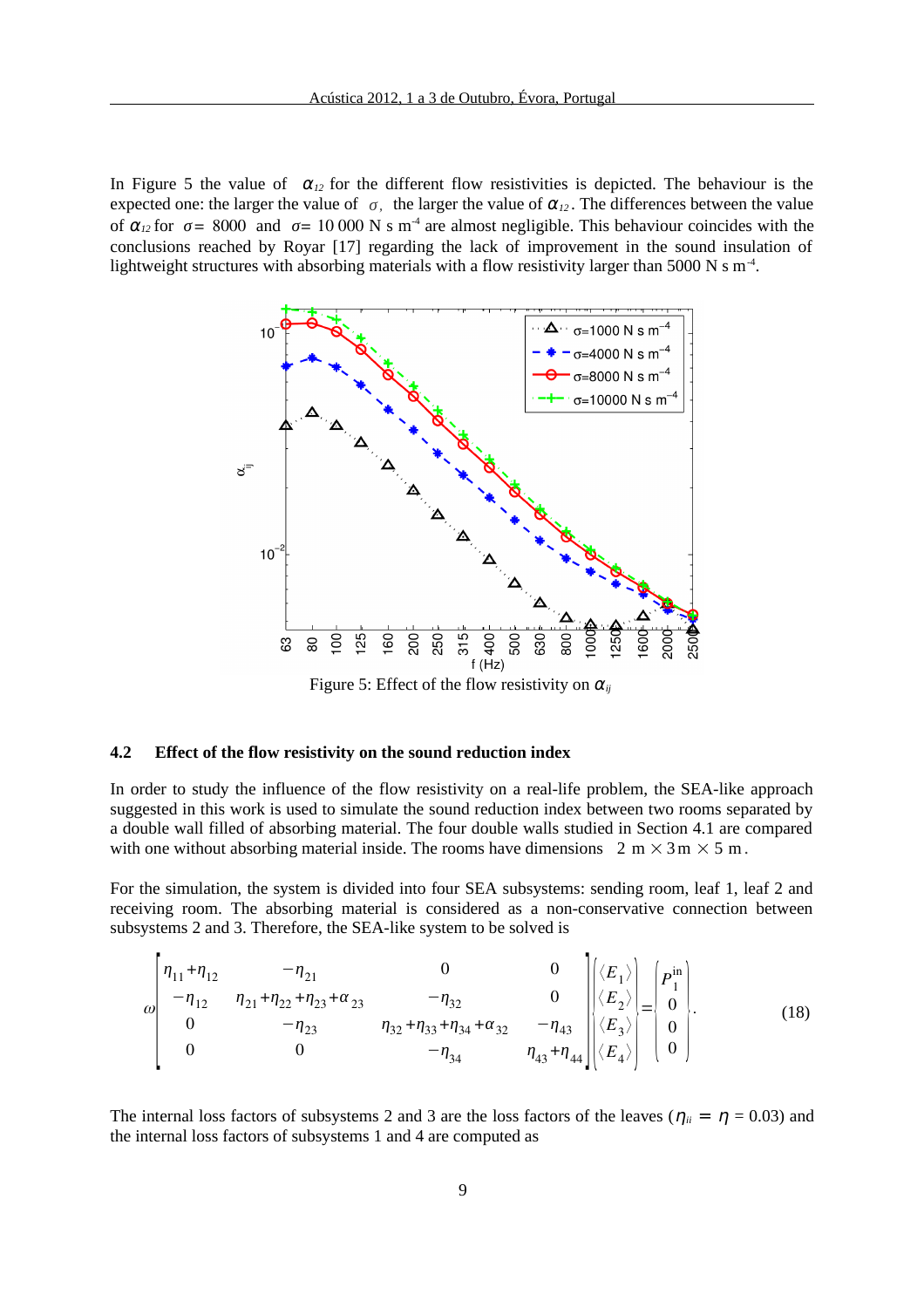$$
\eta_{ii} = \frac{c S_{\text{cav}} \alpha}{8 \pi f V_{\text{cav}}},\tag{19}
$$

where  $S_{\text{cav}}$  is the surface of the room boundary,  $\alpha$  is the absorption coefficient at that boundary and  $V_{\text{cav}}$ is the volume of the room. The excitation is a sound source in one of the rooms (subsystem 1).

To obtain all the parameters  $\eta_{ij}$  and  $\alpha_{ij}$  required by the SEA-like approach, three small deterministic problems have been solved. On the one hand, the double wall itself has been simulated, in order to obtain the values of  $\eta_{ij}$  and  $\alpha_{ij}$  between the two leaves as described in Section 3. On the other hand, the coupling loss factors between each leaf and its adjacent room have been computed from the numerical simulation of a system consisting of a room in contact with a leaf (see [Figure 6\)](#page-9-0).



<span id="page-9-0"></span>Figure 6: Small problems required for obtaining the SEA CLFs.

In [Figure 7](#page-10-0) the effect of the flow resistivity on the sound reduction index between the two rooms is analysed. Lower frequencies are not depicted because the coupling is too strong and therefore the SEA-like results are not reliable. The insulating effect of filling the cavity with an absorbing material is remarkable. However, different values of the flow resistivity only provide different values of the sound reduction index for high frequencies. This behaviour was also reported by Stani et al. in [18].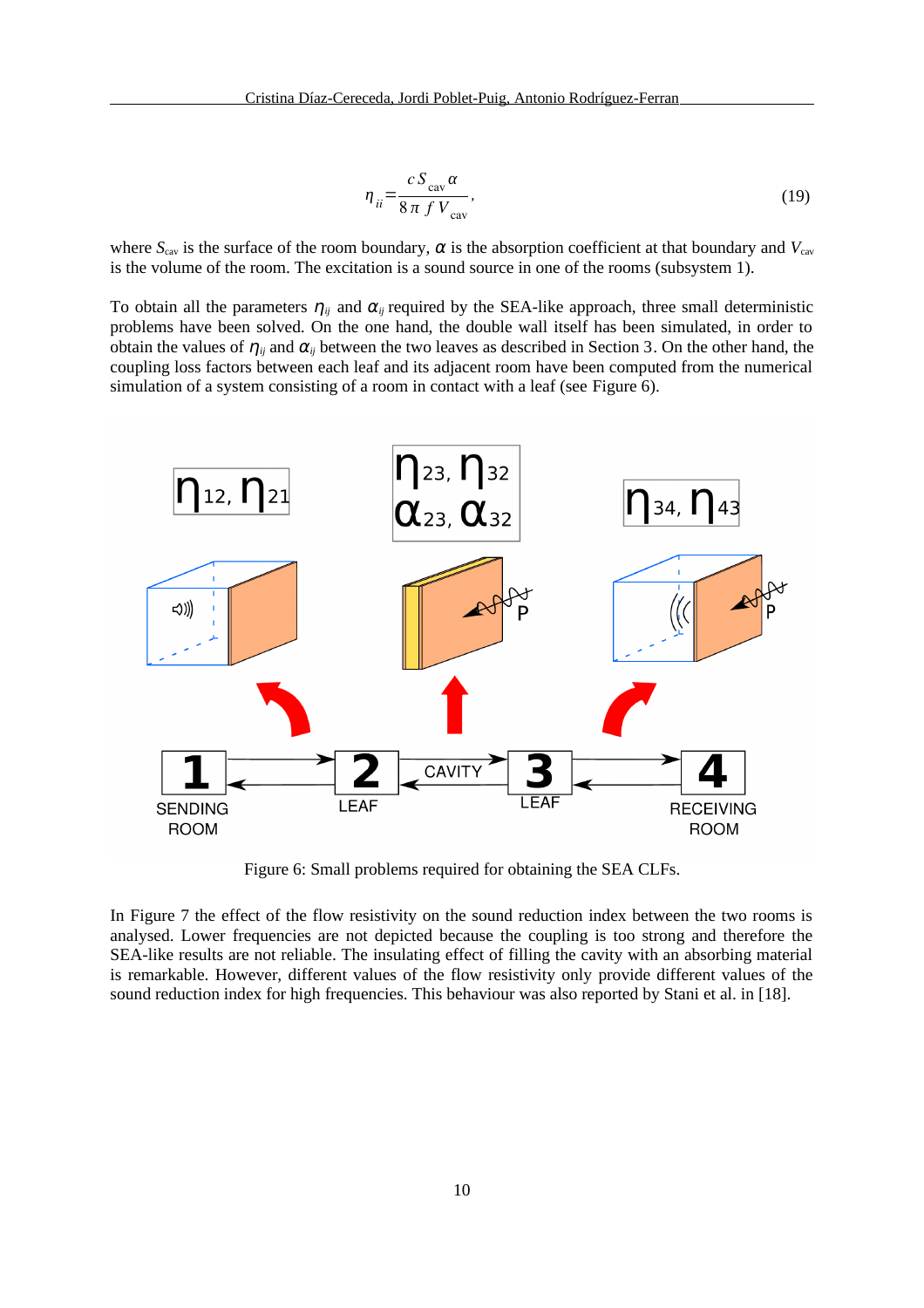

<span id="page-10-0"></span>Figure 7: Effect of the flow resistivity on the sound reduction index

## **5 Conclusions**

The main conclusions drawn from this work are the following:

- Modelling absorbing materials with an SEA-like analysis should be done treating them as non-conservative connections.
- Non-conservative connections can be taken into account in the SEA formulation adding extra terms in the diagonal. These terms play the role of extra internal loss factors of the subsystems connected by the absorbing material.
- Factors  $\eta_{ij}$  and  $\alpha_{ij}$  required for modelling non-conservative couplings cannot be obtained with analytical expressions. Numerical simulations of a system consisting of 2 subsystems are a useful tool for estimating them. Once these factors are computed, they can be used to solve larger problems with SEA.
- An increment in the flow resistivity causes, as expected, an increment on the parameter governing the dissipation at the connection  $\alpha_{ij}$ . However, beyond a certain value of  $\sigma$  (5000 N s m<sup>-4</sup>), increasing it does not involve significant changes on the  $\alpha_{ij}$  factor.
- Double walls filled with absorbing materials have a more insulating behaviour than those with an air cavity. However, the influence of the flow resistivity of the absorbing material filling a plasterboard double wall is only relevant for high frequencies .

## **Acknowledgements**

The financial support of the Ministerio de Educación y Ciencia (FPU scholarship program) and the Col·legi d'Enginyers de Camins, Canals i Ports is gratefully acknowledged.